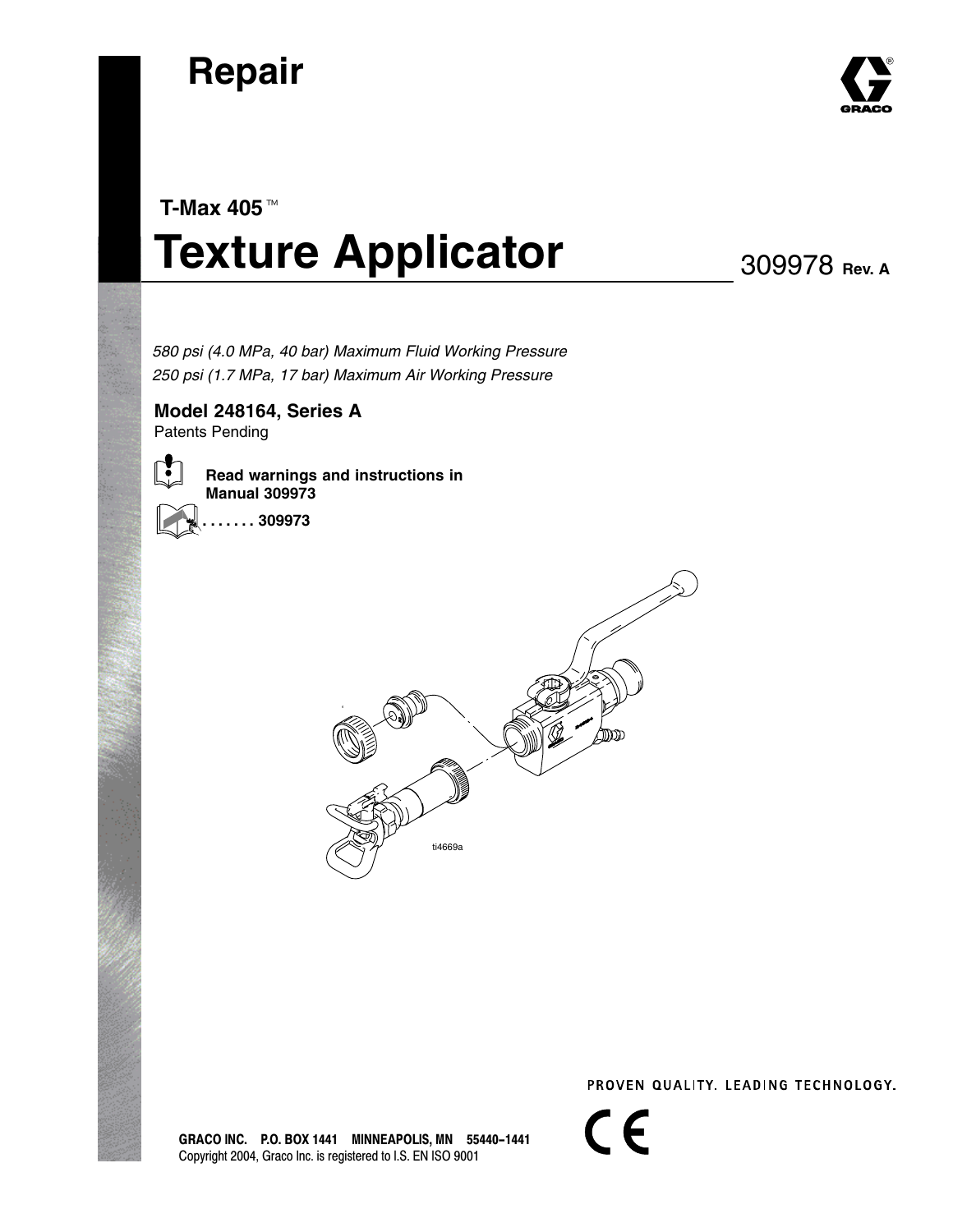

3. Tighten nut (1a).

| Ref            |          |                                  |     | Ref   |               |                                      |     |
|----------------|----------|----------------------------------|-----|-------|---------------|--------------------------------------|-----|
| No.            | Part No. | <b>Description</b>               | Qty | No.   | Part No.      | <b>Description</b>                   | Qty |
| 1.             | 15D093   | HANDLE, valve                    |     | 18    | 243161        | GUARD, RAC 5                         |     |
|                |          | includes 1a, 1b, 1c              |     | 19    | <b>TMX651</b> | TIP, spray, heavy texture            |     |
| $\overline{2}$ | 15C921   | PLATE, valve                     |     | 20    | 115524        | <b>GASKET</b>                        |     |
| $3^*$          | 15C922   | SPOOL, valve                     |     | 21    | 195558        | SEAT, cylinder                       |     |
| $4^*$          | 118563   | O-RING                           |     | 27    | 248525        | NOZZLE, 6 mm rnd                     |     |
| $6*$           | 115485   | O-RING                           |     | 30    | 15E005        | WASHER, plain                        |     |
| $7^*$          | 155500   | O-RING                           |     | 31    | 111040        | NUT, lock, insert, NYLOCK, 5/16      |     |
| 8              | 169970   | FITTING, air line                |     | 33    | 15D843        | CAP, filter, heavy texture           |     |
| 9              | 15C910   | HOUSING, valve                   |     | 34    | 15E004        | SEAL, adapter, filter, texture       |     |
| 10             | 15C920   | RING, NOZZLE                     |     | 35    | 248521        | FILTER, screen, texture, 30 mesh     |     |
| 11             | 248522   | FILTER, screen, texture, 18 mesh |     |       |               | includes 33                          |     |
|                |          | includes 33                      |     | $36*$ | 15E045        | SEAL, fluid, spool, tapered          |     |
| 12             | 15D727   | ADAPTER, GHD, RAC                |     |       |               |                                      |     |
| 17             | 248626   | KIT, swivel, texture, heavy      |     |       |               | * Include in Spool Repair Kit 248627 |     |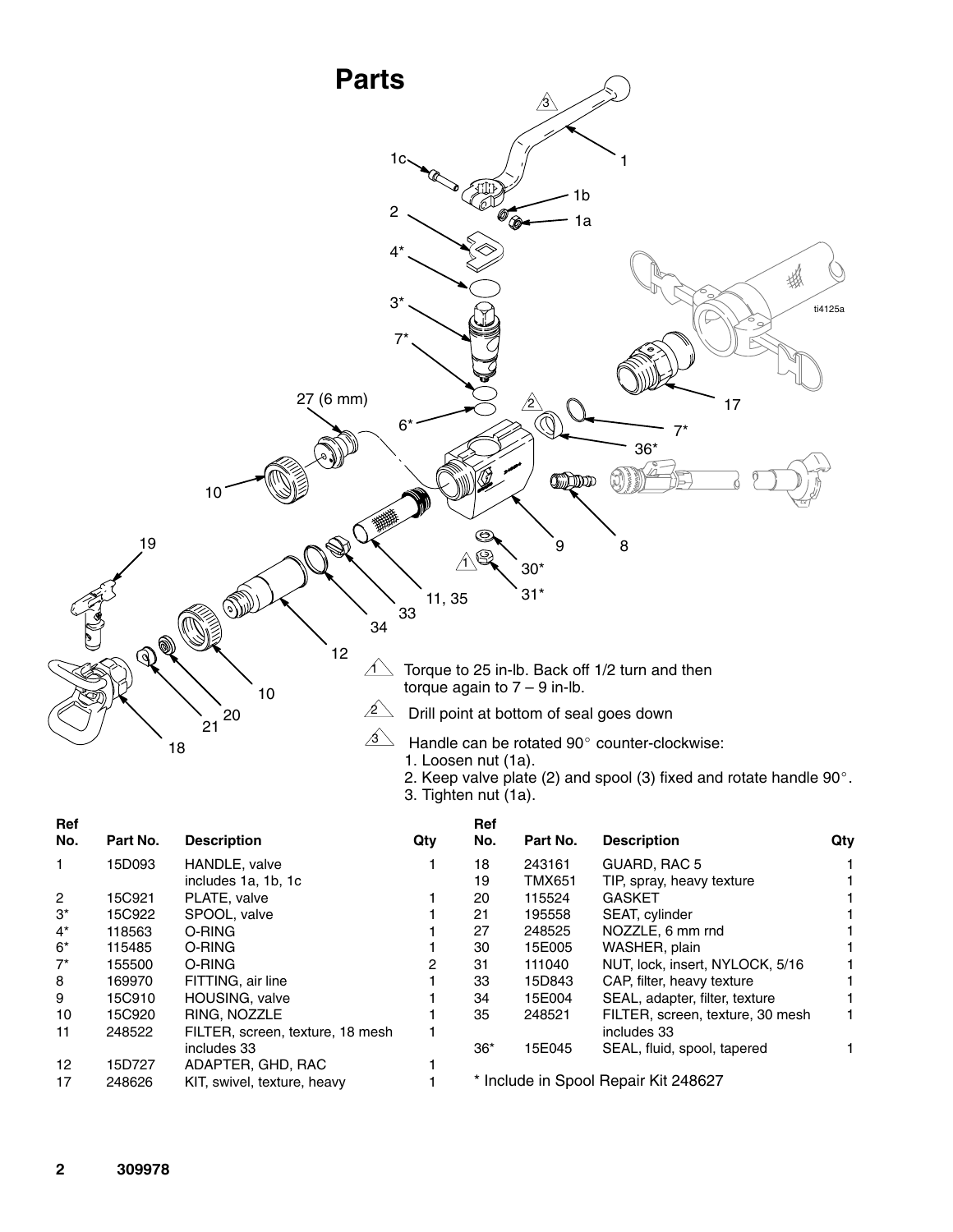## **Technical Data**

| Maximum Fluid Working Pressure  580 psi                     |
|-------------------------------------------------------------|
| (4.0 MPa, 40 bar)                                           |
| Maximum Air Working Pressure  250 psi                       |
| (1.7 MPa, 17 bar)                                           |
| Air Requirements 30 scfm (0.84 m <sup>3</sup> /min) Maximum |
| Fluid Inlet Size 1 in. (m) cam and groove                   |
|                                                             |
| Wetted Parts  Aluminum, Stainless Steel,                    |
| PE, PTFE, Brass, Steel, Viton <sup>®</sup> , nylon          |
| Sound Data without Air (applicator only):                   |
| Sound Pressure Level  84dB(A)*                              |
| Sound Power Level  83dB(A)*                                 |
| Sound Data with Air (applicator only):                      |
| Sound Pressure Level  118dB(A)*                             |

Sound Power Level . . . . . . . . . . . . . . . . . 118dB(A)\* \* Spraying simulated acoustical texture under typical conditions as specified by the material manufacturer. Viton and Delrin are DuPont registered trademarks

### **Dimensions**

| Weight (dry, without packaging) $\ldots$ 35 oz (1008 g) |  |  |
|---------------------------------------------------------|--|--|
| Height  5.0 in. (127 mm)                                |  |  |
| Length  14.0 in. (356 mm)                               |  |  |
| Width  1.6 in. (41 mm)                                  |  |  |

### **Graco Phone Number**

*TO PLACE AN ORDER*, contact your Graco distributor, or call **1–800–690–2894 Toll Free,** to identify the distributor closest to you: